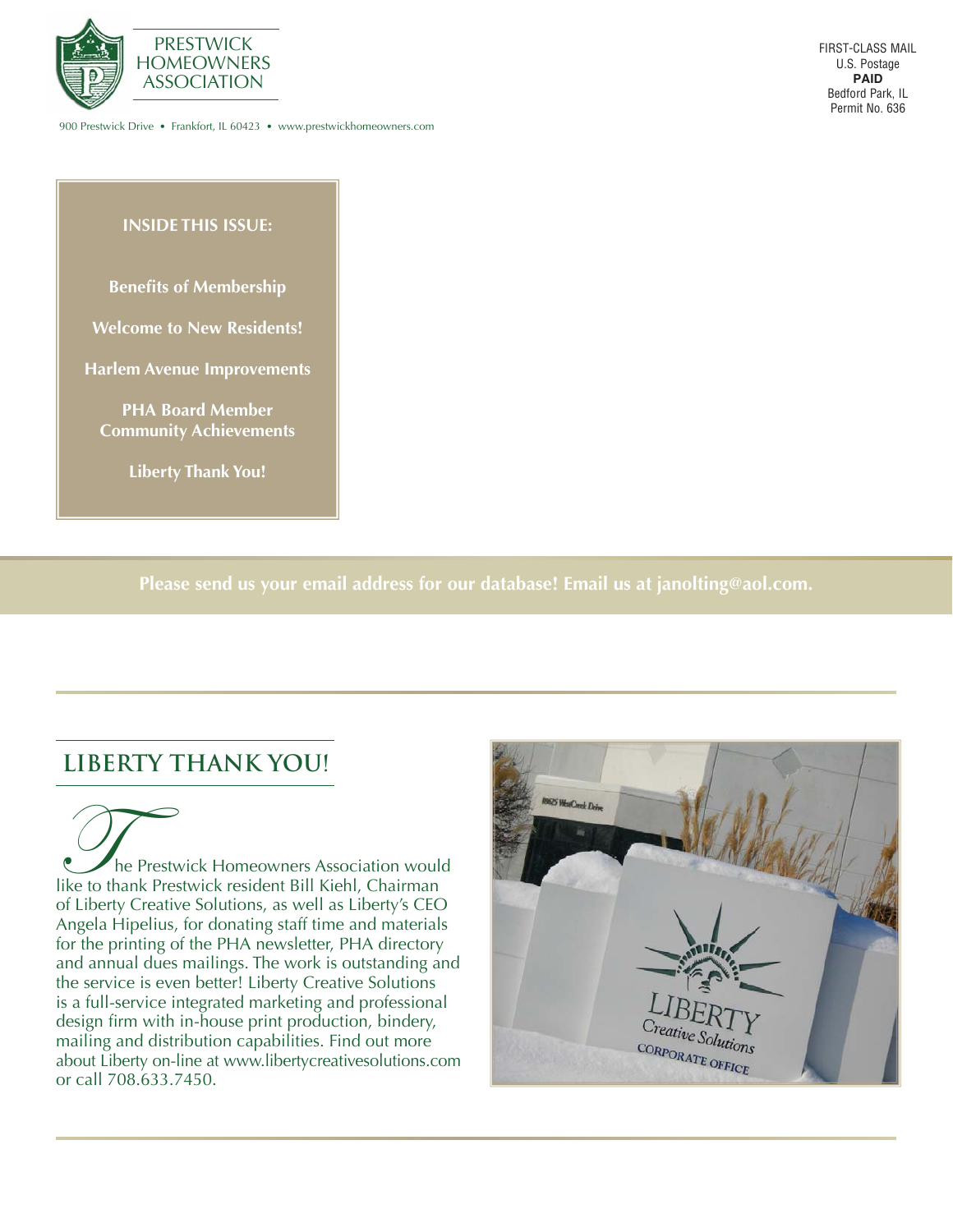



# **BENEFITS OF MEMBERSHIP**

OB<sub>y</sub> now you should have received the annual membership letter. We hope that you've been enjoying the seasonally decorated entrances and are more aware of the ways in which the Prestwick Homeowners Association advocates on your behalf to enhance your quality of life in Frankfort. Please join your neighbors in becoming a member of PHA and return your membership form and annual dues today (\$80/house, \$40/condo).

To recap the highlights of what we do for our residents, read on:

#### **What does the PHA do for you?**

- **-** Serves as a liaison between you and governmental agencies
	- **o** Advocate for you on the EJ&E/CN railroad issue and the Harlem Avenue widening project
	- **o** Send out community e-mail alerts and communication by mail
- **-** Sponsors social events so you can get to know your neighbors
	- **o** Partnered with Prestwick Country Club for Independence Day cookout and fireworks and **Oktoberfest**
	- **o** Sponsored a Garden Walk
- **-** Publishes annual Prestwick Homeowners directory and quarterly newsletters
- **-** Maintains Prestwick's upscale image, ensuring that it remains a desirable place to live
	- **o** Upgraded the appearance of entrances for a good first impression
		- Placed street name stones at all entrances



- Maintain flowerbeds (planting, weeding, cleanup) and installed underground sprinklers
- Provide seasonal decorations for the entrances
- **o** Architectural Review Committee
	- Ensures that quality construction/remodeling is done to homes and maintains the established look of the neighborhood

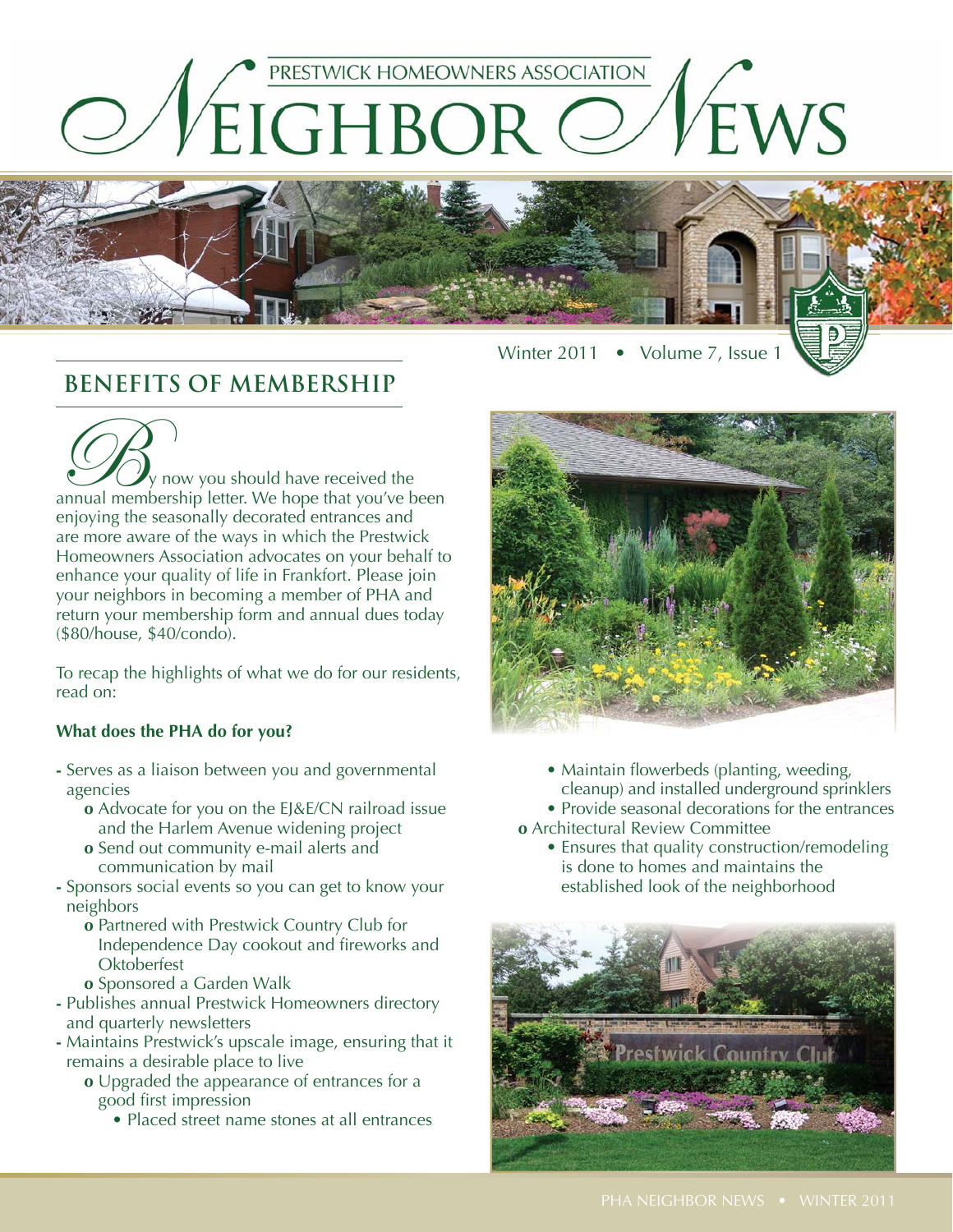# **WELCOME TO NEW RESIDENTS!**

Please help the association welcome the following homeowners to our beautiful community:

**Fred and Jennifer Rice**, 679 Hawthorne **Ronald and Theresa Wojdyla**, 637 Pheasant Trail **Sara Khan and Dr. Mohammed Shaik**, 516 Aberdeen Rd **Alex and Shani Kolokythas**, 584 Aberdeen Rd



# **HARLEM AVENUE IMPROVEMENTS**